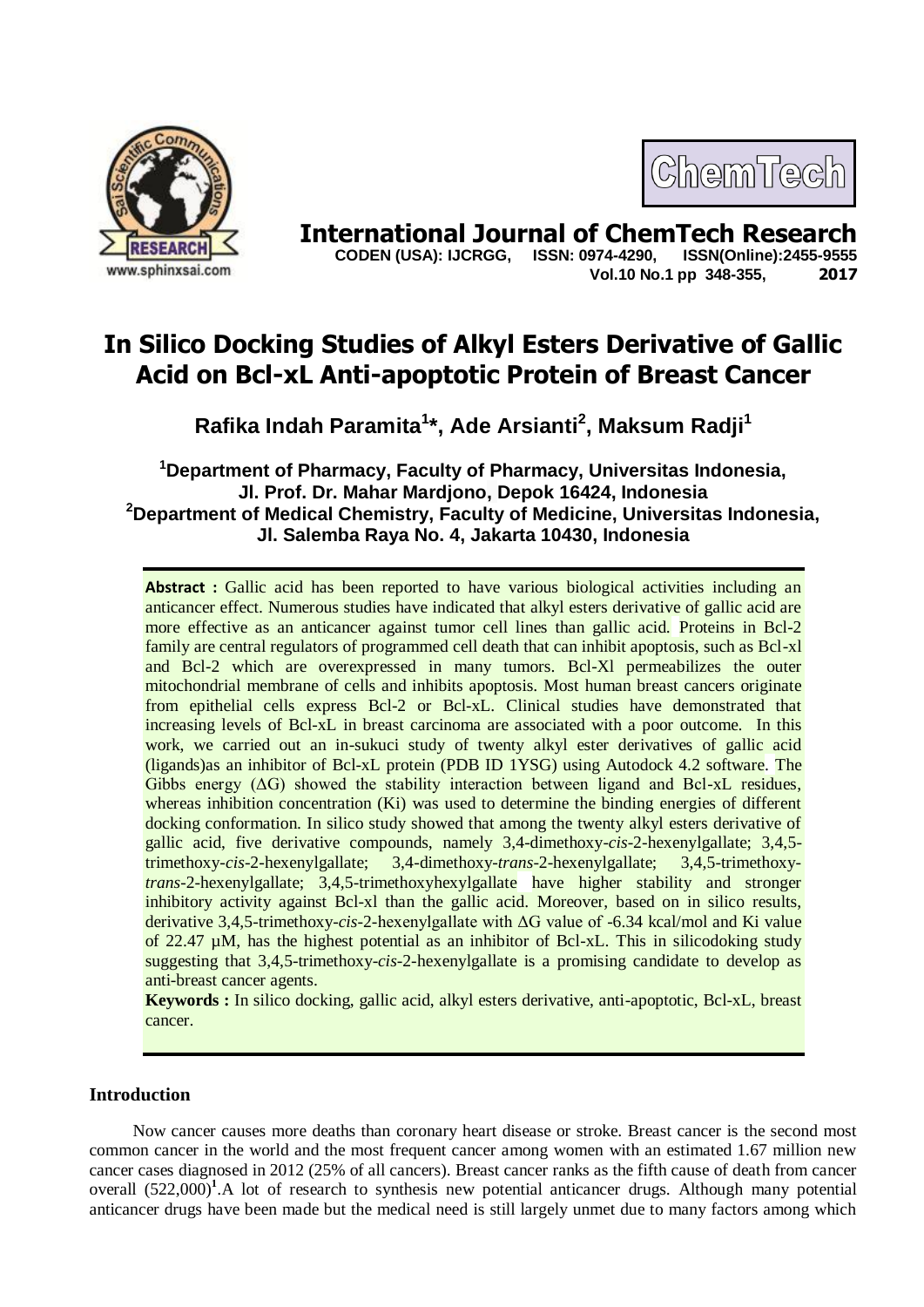the lack of selectivity of conventional drugs leading to toxicity, the metastatic spreading, and multi-drug resistance; MDR. A successful anticancer drug should against cancer cells without causing excessive damage to normal cells. This condition is difficult, or perhaps impossible, to attain and is why cancer patients frequently suffer uncomfortable side effects when under-going treatment. Therefore, the search for novel and selective anticancer agents is highly required due to currently available anticancer drugs problems<sup>2,3</sup>.

In recent decades, the development of novel and advanced cancer therapiescommon use natural plants, fruits, or foods as a valuable resource. Gallic acid (GA; 3,4,5-trihydroxyl-benzoic acid) is compound which is widely distributed in various plants, fruits, and foods. Gallic acid was demonstrated to have various biological activities including antibacterial, antiviral, and anti-inflammatory, in which the antitumor activity is most striking<sup>3</sup>. Growth of human breast cancer cell, MCF-7, is significantly reduced by treatment with gallic acid. Gallic acid causes apoptosis induction and cells treated with gallic acid showed significantly downregulatedof Bcl-xL protein and upregulation of Bak and Bad proteins**<sup>4</sup>** .

Apoptosis (programmed cell death) is highly conserved and regulated process, which is the primary mechanism for the removal of aged, damaged, and unnecessary cells. Its deregulation can lead to cancer development and poor response to conventional chemotherapy. Cellular proteins of Bcl-2 family are a crucial and fundamental component of apoptosis and include members that either prevent (e.g. Bcl-2 or Bcl-xL) or promote (e.g. Bax or Bak) the membrane permeabilization<sup>5</sup>. Bcl-xL is a member of Bcl-2 family proteins that is located within the mitochondrial membrane. Its pro-survival action is founded on its capacity to prevent Cytochrome C release and the associated caspases activation<sup>7</sup>.

Conventional drug designing techniques usually used trial-and-error tests using cell and animal model.With an increasing number of known experimental target molecules, computational methods have been used to significantly supplement and expedite the drug designing process. In silico analysis is the most straight forward approach to discover and predict novel lead molecules in less time and cost. Autodockis good molecular docking software which helps in predicting the binding site of ligand-protein interaction**5,7 .** In this work, we carried out an in-silico study of twenty alkyl ester derivatives of gallic acid (ligands) as an inhibitor of Bcl-xL protein using Autodock 4.2 software. Bcl-xL represents an attractive target for novel anti-canceragents designed to overcome chemotherapy resistance incancer cells.

#### **Experimental**

#### **Drug Likeliness Evaluation**

The drug likeliness of the compounds was evaluated with the help of Lipinski drug filter under MarvinView Properties Tools. This rule describes molecular properties important for a drug's pharmacokinetics in the human body and providesthe information regarding the utilization of the ligands as a drug.

#### **Selection and Preparation of Macromolecule**

Crystal Structure of the Bcl-xL protein (PDB id: 1YSG)was retrieved from PDB databank (http://www.pdb.org/) (fig. 1). The macromolecule was prepared to calculate the binding energy using Chimera 1.10.2. The polar hydrogens were added whereas the non-polar hydrogens were removed from the protein and the Gasteiger partial charges were further added to the carbon that held the hydrogen. The binding pocket of the protein was determinedby grid based approach using default parameters. The grid maps were generated using docking grids of 34\*34\*34 points spanning binding pocket of the proteinwith the grid point spacing of 0.375 Å. The grid map coveredthe active site along with the significant portions of the surroundingsurface<sup>6</sup>.

#### **Ligand Preparation**

The 20 analogs of gallic acid were designed (table 1). The structure of a compound is made in 2D using Marvin Sketch 15.1.19 software and saved in .mol format. The 2D structure of the compound was converted to 3D structure using Chimera 1.10.2. It takes .mol as input and generates 3D structure of the molecule whose optimized ligands can be downloaded in PDB format suitable for Autodock4.2 Tools.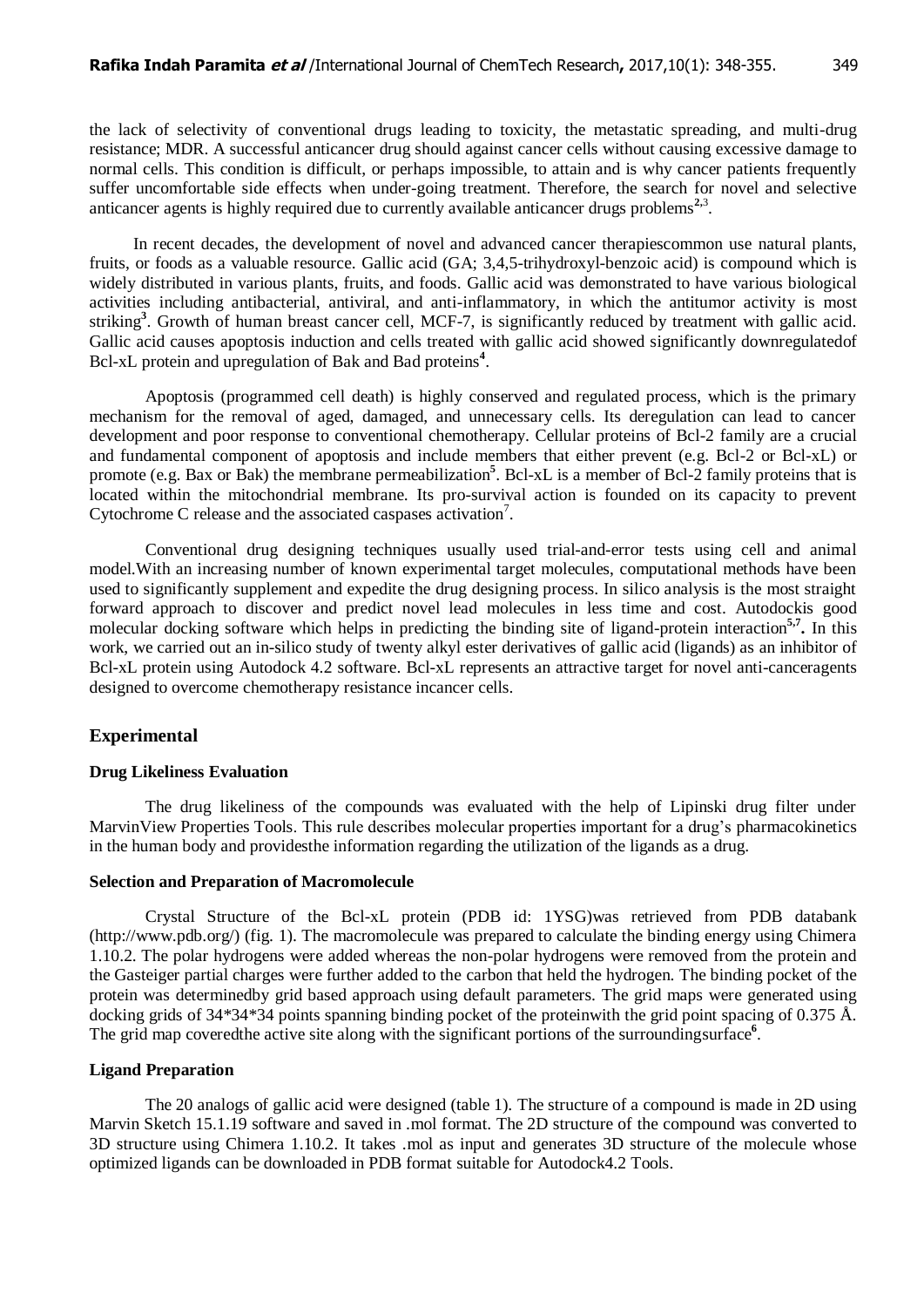#### **Molecular Docking and their Interaction Studies**

Molecular Docking of designed compounds was carried out usingLamarckian genetic algorithm inbuilt in Autodock4.2 toolswith default docking parameters. We selected Autodock4.2tool for the purpose of molecular docking because AutoDock has proven to be an effective tool capable of quickly and accurately predicting bound conformations and binding energies of ligands with macromolecular targets**<sup>7</sup>** .

The success rate in retrieving binding modes of known protein–ligand complexes is an important validation for docking programs. The measure that is usually used to determine whether a binding mode prediction is a success is the RMSD<sup>8</sup>. The RMSD between the lowest energy docked Bcl-xL's ligand pose and the Bcl-xL's ligand native pose was evaluated using PyMol 1.7.4.5.

Docking interactions were clustered to determine the Gibbs energy  $( \Delta G )$  and optimal docking energy conformationwas considered as the best-docked pose. The generated conformations had an associated value of the Gibbs energy (ΔG). An estimated inhibition concentration (Ki) was used for determination of binding energies of different docking conformations, ranking in accordance to their binding scores<sup>6</sup>.



| N <sub>0</sub> | Compound                               | $\mathbf R$ | $R1$             | R <sub>2</sub>   | R3               |
|----------------|----------------------------------------|-------------|------------------|------------------|------------------|
|                | Gallic acid                            | H           | <b>OH</b>        | <b>OH</b>        | <b>OH</b>        |
| $\overline{2}$ | Hexylgallate                           | $C_6H_{13}$ | <b>OH</b>        | <b>OH</b>        | <b>OH</b>        |
| 3              | trans-2-hexenylgallate                 | $C_6H_{12}$ | <b>OH</b>        | <b>OH</b>        | <b>OH</b>        |
| $\overline{4}$ | $cis$ -2-hexenylgallate                | $C_6H_{12}$ | <b>OH</b>        | <b>OH</b>        | OH               |
| $\overline{5}$ | 3,4,5-trimethoxymethylgallate          | $C_3H_7$    | OCH <sub>3</sub> | OCH <sub>3</sub> | OCH <sub>3</sub> |
| 6              | 3,4-dimethoxymethylgallate             | $C_3H_7$    | OCH <sub>3</sub> | OCH <sub>3</sub> | <b>OH</b>        |
| $\overline{7}$ | 3-methoxymethylgallate                 | $C_3H_7$    | OH               | OCH <sub>3</sub> | OH               |
| 8              | 3,4,5-trimethoxygallic acid            | OH          | OCH <sub>3</sub> | OCH <sub>3</sub> | OCH <sub>3</sub> |
| 9              | 3,4-dimethoxygallic acid               | <b>OH</b>   | OCH <sub>3</sub> | OCH <sub>3</sub> | <b>OH</b>        |
| 10             | 4-methoxygallic acid                   | <b>OH</b>   | <b>OH</b>        | OCH <sub>3</sub> | <b>OH</b>        |
| 11             | 4-methoxyhexylgallate                  | $C_6H_{13}$ | OH               | OCH <sub>3</sub> | <b>OH</b>        |
| 12             | 4-methoxy-trans-2-hexenylgallate       | $C_6H_{12}$ | <b>OH</b>        | OCH <sub>3</sub> | <b>OH</b>        |
| 13             | 4-methoxy-cis-2-hexenylgallate         | $C_6H_{12}$ | <b>OH</b>        | OCH <sub>3</sub> | <b>OH</b>        |
| 14             | 3,4-dimethoxyhexylgallate              | $C_6H_{13}$ | OCH <sub>3</sub> | OCH <sub>3</sub> | <b>OH</b>        |
| 15             | 3,4-dimethoxy-trans-2-hexenylgallate   | $C_6H_{12}$ | OCH <sub>3</sub> | OCH <sub>3</sub> | <b>OH</b>        |
| 16             | 3,4-dimethoxy-cis-2-hexenylgallate     | $C_6H_{12}$ | OCH <sub>3</sub> | OCH <sub>3</sub> | <b>OH</b>        |
| 17             | 3,4,5-trimethoxyhexylgallate           | $C_6H_{13}$ | OCH <sub>3</sub> | OCH <sub>3</sub> | OCH <sub>3</sub> |
| 18             | 3,4,5-trmethoxy-trans-2-hexenylgallate | $C_6H_{12}$ | OCH <sub>3</sub> | OCH <sub>3</sub> | OCH <sub>3</sub> |
| 19             | 3,4,5-trmethoxy-cis-2-hexenylgallate   | $C_6H_{12}$ | OCH <sub>3</sub> | OCH <sub>3</sub> | OCH <sub>3</sub> |
| 20             | 4-trans-2-hexen-oxygallic acid         | <b>OH</b>   | <b>OH</b>        | $OC_6H_{12}$     | <b>OH</b>        |
| 21             | 4-cis-2-hexen-oxygallic acid           | OH          | OH               | $OC_6H_{12}$     | <b>OH</b>        |

#### **Table 1. Design of Gallic Acid Derivatives**

#### **Result and Discussion**

The drug-likeness of compounds can be predicted by Lipinski's rule of five which refers to the similarity of compounds to oral drugs. The molecular docking process predicts ligand confirmation and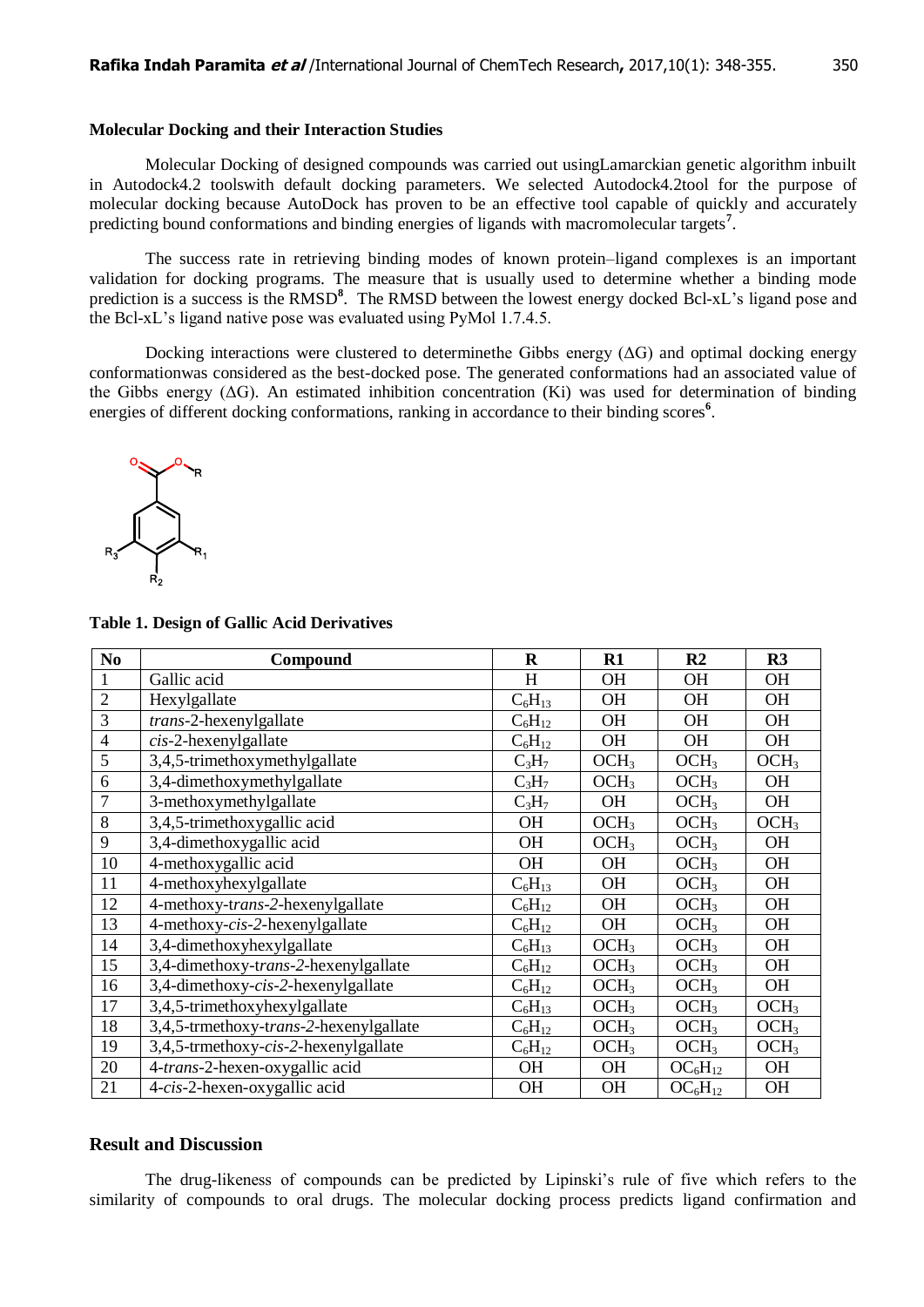orientation within their targeted binding site which holds great promise in the field of computer-based drug design**<sup>8</sup>** .According to Lipinski, 2000 poor absorption and permeation are more likely to occur when the molecular weight is over 500, the octanol/water partition coefficient is over 5, the number of hydrogen-bond acceptors (N and O atoms) is more than 10, the number of hydrogen-bond donor (N and O atoms) is more than 5<sup>9</sup>. In this study, gallic acid and its twenty derivatives are satisfying Lipinski's rules. Five compounds with best ΔG binding value are able to show drug likeliness.

| N <sub>0</sub> | Compound                               | <b>Molecular</b> | <b>HBD</b>       | <b>HBA</b>     | LogP |
|----------------|----------------------------------------|------------------|------------------|----------------|------|
|                |                                        | Weight           |                  |                |      |
| $\mathbf{1}$   | Gallic acid                            | 170.12           | $\overline{4}$   | 5              | 0.72 |
| $\overline{2}$ | Hexylgallate                           | 254.282          | 3                | $\overline{4}$ | 3.28 |
| 3              | trans-2-hexenylgallate                 | 252.266          | 3                | $\overline{4}$ | 3.07 |
| $\overline{4}$ | $cis$ -2-hexenylgallate                | 252.266          | 3                | $\overline{4}$ | 3.07 |
| 5              | 3,4,5-trimethoxymethylgallate          | 226.228          | $\overline{0}$   | $\overline{4}$ | 1.50 |
| 6              | 3,4-dimethoxymethylgallate             | 212.201          |                  | $\overline{4}$ | 1.36 |
| 7              | 3-methoxymethylgallate                 | 198.174          | $\overline{2}$   | $\overline{4}$ | 1.21 |
| 8              | 3,4,5-trimethoxygallic acid            | 212.201          | 1                | 5              | 1.16 |
| 9              | 3,4-dimethoxygallic acid               | 198.174          | $\overline{2}$   | $\overline{5}$ | 1.01 |
| 10             | 4-methoxygallic acid                   | 184.147          | 3                | 5              | 0.87 |
| 11             | 4-methoxyhexylgallate                  | 268.309          | $\overline{2}$   | $\overline{4}$ | 3.42 |
| 12             | 4-methoxy-trans-2-hexenylgallate       | 266.293          | $\overline{2}$   | $\overline{4}$ | 3.22 |
| 13             | 4-methoxy-cis-2-hexenylgallate         | 266.293          | $\overline{2}$   | 4              | 3.22 |
| 14             | 3,4-dimethoxyhexylgallate              | 282.336          |                  | $\overline{4}$ | 3.57 |
| 15             | 3,4-dimethoxy-trans-2-hexenylgallate   | 280.320          |                  | $\overline{4}$ | 3.36 |
| 16             | 3,4-dimethoxy-cis-2-hexenylgallate     | 280.320          | 1                | $\overline{4}$ | 3.36 |
| 17             | 3,4,5-trimethoxyhexylgallate           | 296.363          | $\overline{0}$   | $\overline{4}$ | 3.72 |
| 18             | 3,4,5-trmethoxy-trans-2-hexenylgallate | 294.347          | $\boldsymbol{0}$ | $\overline{4}$ | 3.51 |
| 19             | 3,4,5-trmethoxy-cis-2-hexenylgallate   | 294.347          | $\overline{0}$   | $\overline{4}$ | 3.51 |
| 20             | 4-trans-2-hexen-oxygallic acid         | 252.266          | 3                | 5              | 2.87 |
| 21             | 4-cis-2-hexen-oxygallic acid           | 252.266          | 3                | 5              | 2.87 |

**Table2. Lipinski properties of the gallic acid derivatives**

HBD: Hydrogen Bond Donor, HBA : Hydrogen Bond Acceptor

The protein structural topology of the Bcl-xL protein can be described as two hydrophobic helices surrounded by five amphiphilic helices. The binding groove of the Bcl-xL protein is a shallow, solvent exposed, and primarily hydrophobic cavity. It is formed by the side chains originating from the BH (Bcl-2 homology) 1, BH2, and the BH3 domains of the protein. Although the binding groove of Bcl-xL is primarily hydrophobic, there are polar residues forming the walls of the binding pocket. While most of the residues point into the solvent, two residues Arg143 and Glu100 are accessible for interaction with the binding ligand<sup>10</sup>.



**Fig 1.Bcl-xL protein with its ligand**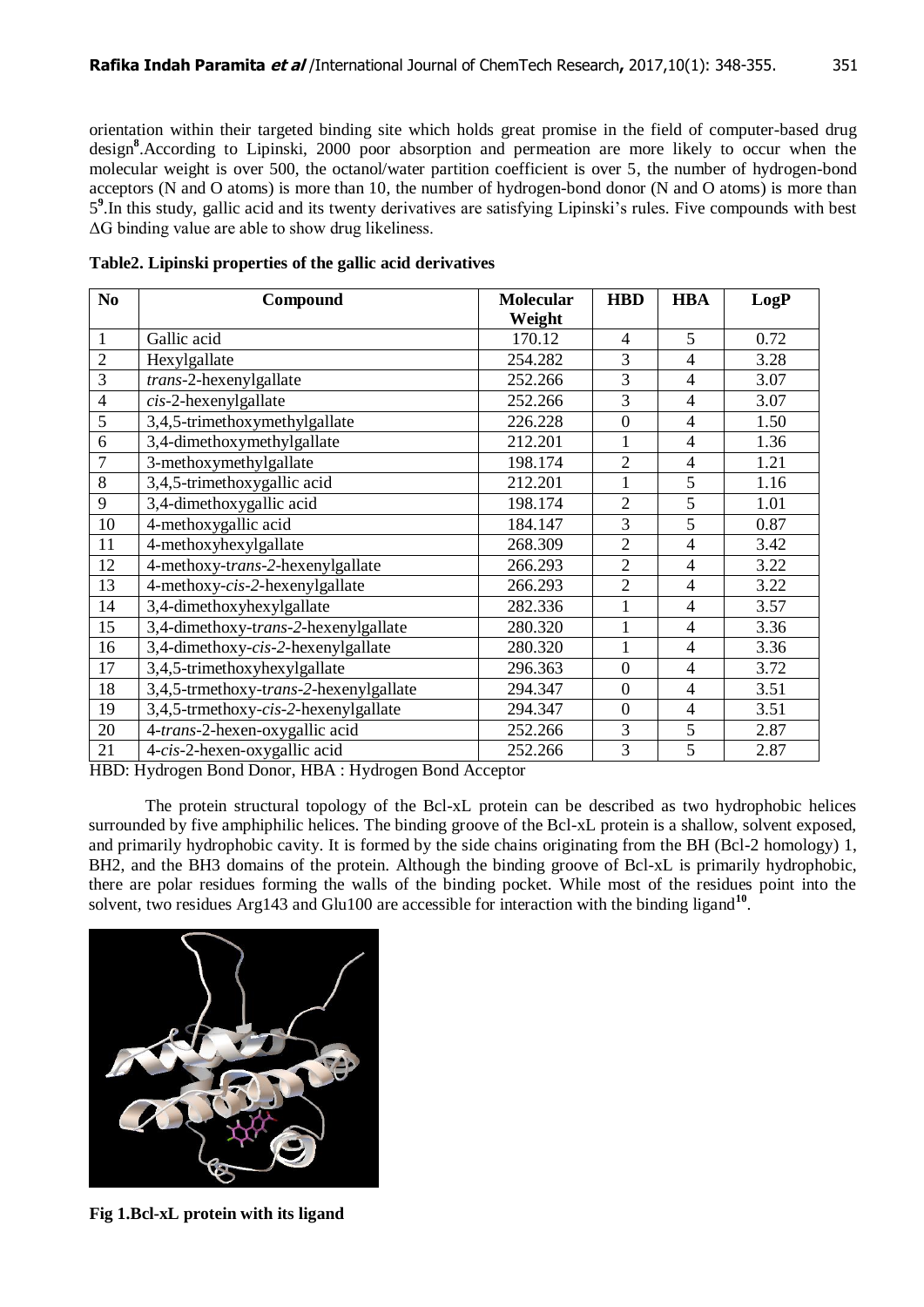Before we used the docking methods, we need to validate the methods. We have evaluated the RMSD between the lowest energy docked Bcl-xL's ligand pose and the Bcl-xL's ligand native pose. From this validation, the RMSD is 1.296 Å.One generally considers an RMSD  $\langle 2 \rangle$  Å as a successful prediction. With larger deviations, many of the observed interactions between the protein and the ligand will not have been predicted correctly**<sup>8</sup>** .

Docking studies were performed to evaluate the effect of ligands on the macromolecules Bcl-xL. The top 5 of docking simulation results of gallic acid derivatives, gallic acid, and doxorubicin can be seen in table 3. Indicator from docking simulations can be seen by comparing the value of the Gibbs energy  $( \Delta G)$  and inhibition constant. Gibbs energy  $( \Delta G)$  showed the stability interaction between ligand and Bcl-xL residues, whereas inhibition concentration (Ki) was used to determine the binding energies of different docking conformation.

| N <sub>0</sub> | Compound                                             | $\Delta G$ (Kcal/Mol) | Ki (µM) |  |
|----------------|------------------------------------------------------|-----------------------|---------|--|
|                | 3,4,5-trimethoxy-cis-2-hexenylgallate $(19)$         | $-6.43$               | 19.32   |  |
| 2              | 3,4,5-trimethoxy-trans-2-hexenylgallate (18)         | $-6.33$               | 23.04   |  |
| 3              | 3,4,5-trimethoxy-hexylgallate (17)                   | $-6.07$               | 35.52   |  |
| 4              | 3,4-dimethoxy-cis-2-hexenylgallate $(16)$            | $-5.77$               | 58.99   |  |
|                | 3,4-dimethoxy- <i>trans</i> -2-hexenylgallate $(15)$ | $-5.77$               | 59.36   |  |
| 6              | Gallic Acid                                          | $-3.51$               | 2000.69 |  |
|                | Gossypol                                             | $-5.77$               | 61.37   |  |

**Table 3.Molecular docking interaction with Bcl-xL**

Based on the simulation results of docking above indicate that the best five gallicacid derivatives are 3,4,5-trimethoxy-*cis*-2-hexenylgallate;3,4,5-trimethoxy*-trans*-2-hexenylgallate;3,4,5 trimethoxyhexylgallate; 3,4-dimethoxy-*cis*-2-hexenylgallate; 3,4-dimethoxy*-trans*-2-hexenylgallate has good potential on the inhibition of Bcl-xL. Derivative compounds which have the greatest potential as a Bcl-xL inhibitor is 3,4,5-trimethoxy*cis-*2-hexenylgallate, with ΔG value -6.34 kcal/mol and Ki value 22.47 µM. Compound **(19)** have better ΔG and Ki valuethanGossypol, with ΔG value -5.75 kcal/mol and Ki value 61.37 µM, which have anti-proliferative effects against breast cancer cell line.(-)-Gossypol also binds to the BH3-binding groove of Bcl-xL<sup>12</sup>. This result shows that compound **(19)** is a potential inhibitor for Bcl-xL protein.



**a. Interaction of 3,4,5-trimethoxy-***cis***-2** **hexenylgallate withBcl-xL protein**



**b. Interaction of 3,4,5-trimethoxy***trans***-2***-***hexenylgallate with Bcl-xL protein**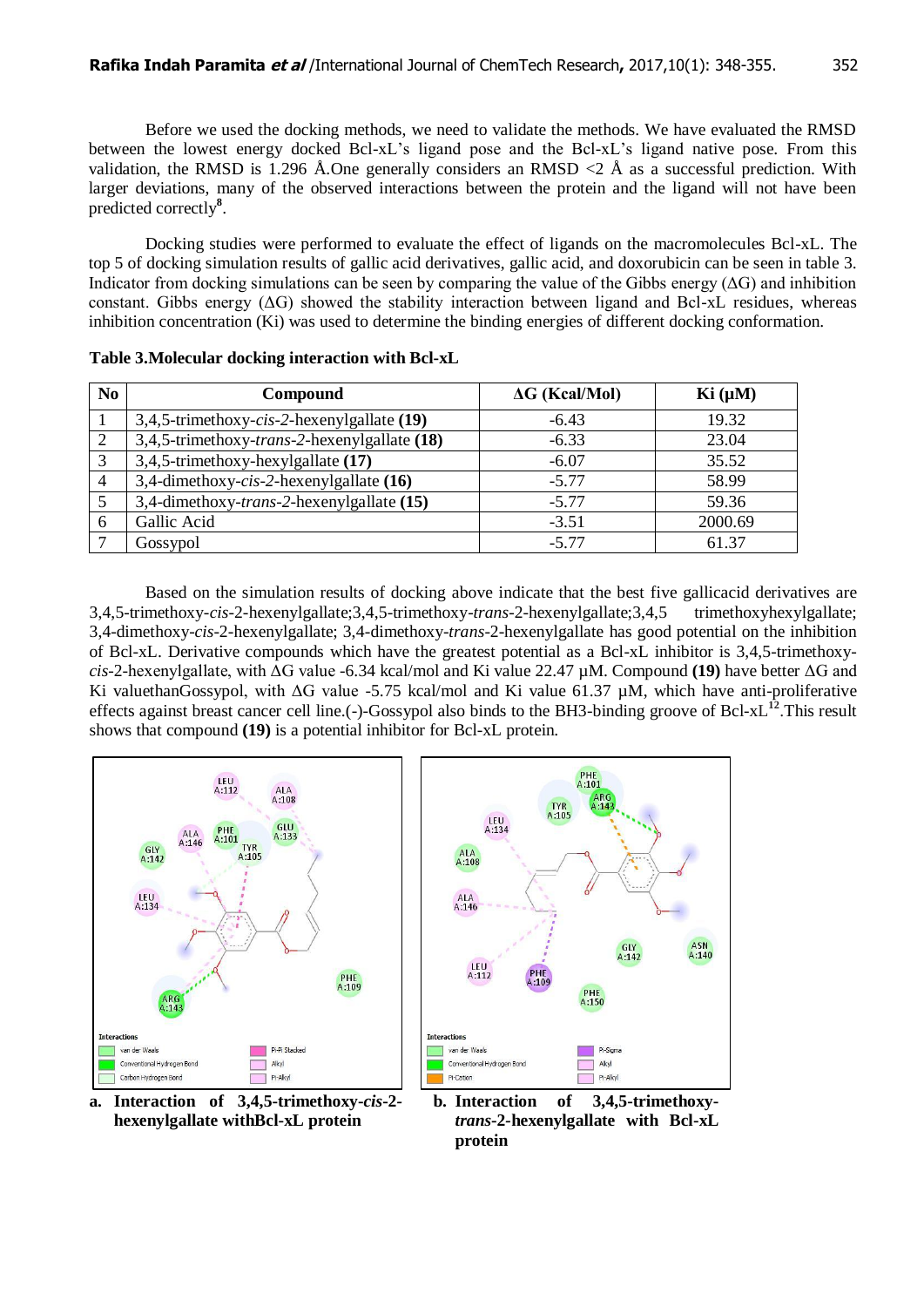

**c. Interaction of 3,4,5 trimethoxyhexylgallate withBcl-xL protein**



**e. Interaction of 3,4-dimethoxy-***trans***-2** **hexenylgallate with Bcl-xL protein**



**g. Interaction of Gossypol with Bcl-xL protein Fig 2a-c. Interaction between compound and macromolecule**



**d. Interaction of 3,4-dimethoxy-***cis***-2** **hexenylgallate with Bcl-xL protein**



**f. Interaction of gallic acid with Bcl-xL protein**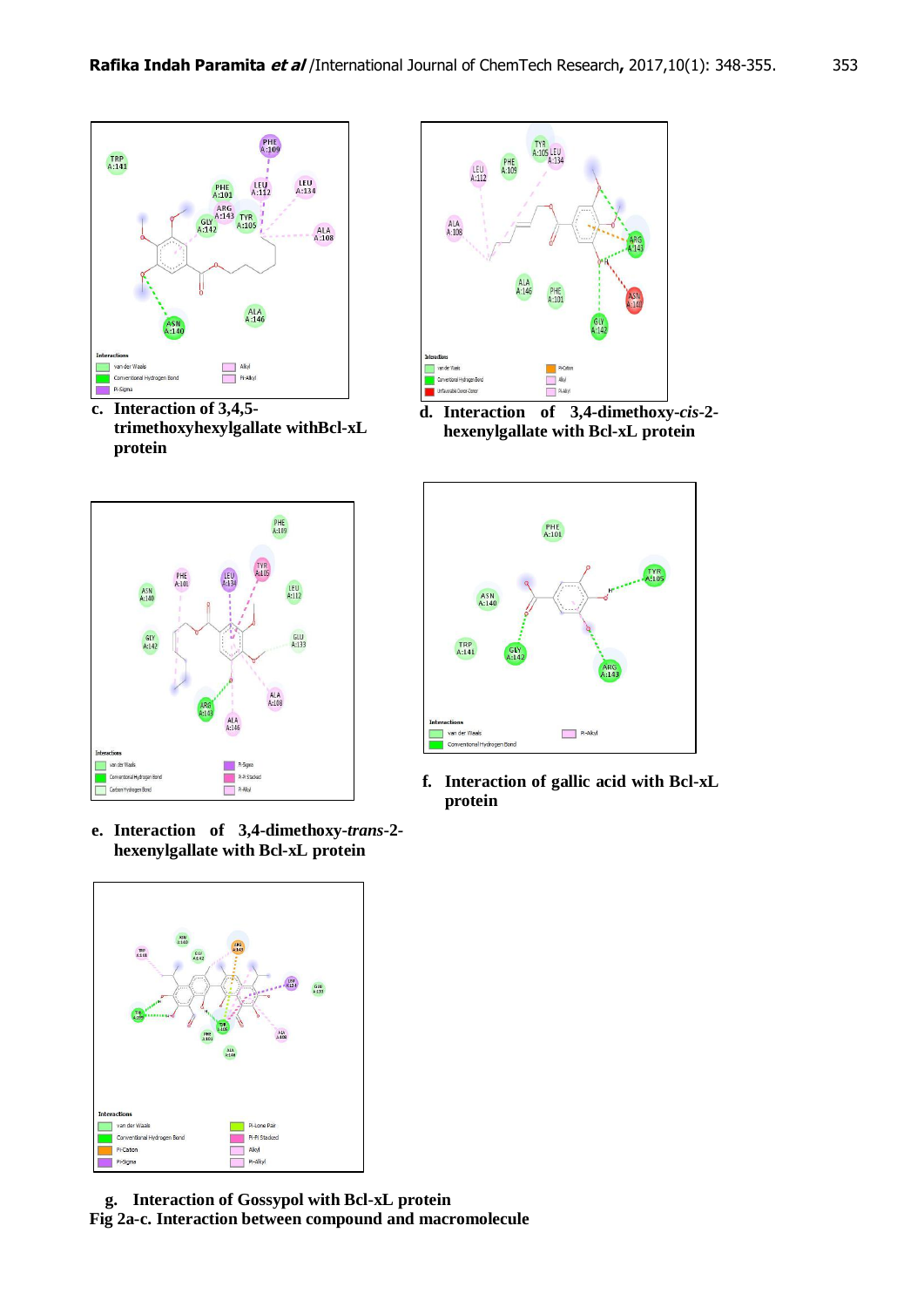Gallic acid and its derivatives were docked to Bcl-xL protein using Lamarckian genetic algorithm. PHE101, TYR105, ALA108, PHE109, LEU112, GLU133, LEU134, ASN140, GLY142, ARG143, ALA146 are the predominant residues lining the binding pocket. The compounds possess different poses in the active site according to its number of hydrogen bond interactions. Amino acid involved in the hydrogen bond interaction areTYR105, ASN140, GLY142, ARG143. ARG143 is the most common residue that involved in hydrogen bond (Fig. 2). Compound **(19)** has hydrogen bond interaction with ARG143, which ARG143 are the key residues form the "arginine fingers", the highly conserved residues. There is also a conserved "arginine finger" formed by ARG143 which plays an important role to induce the apoptosis. This compound displays strong pan-active inhibitory properties against Bcl-xL. The inhibitory constant Ki for proteininhibitor binding was calculated which exhibits a strong correlation with binding energy. Lower Ki values directly relate to docking energy and inversely to the binding affinity that is inhibitor having the lower inhibitory constant shows the highest affinity to protein**<sup>5</sup>** .From data above, compound **(19)**is satisfying Lipinski's rules, has lower  $( \Delta G)$  and inhibitory constant, also has a hydrogen bond interaction with "arginine" fingers", showed that compound **(19)** is a promising small molecule candidate against Bcl-xL protein that overexpress in breast cancer.

#### **Conclusion**

In summary, we contend that the compound **(19)** 3,4,5-trimethoxy-*cis-*2*-*hexenylgallate serve as potential inhibitor of anti-apoptotic Bcl-xL protein. Drugs based on small molecules docking studied here might be useful against breast cancer that over-express Bcl-xL proteins. The new findings are shaping our impressions on both possibilities and challenges for anticancer drug design. Need further in-vitro / in-vivo research with this new compounds that will give experimental  $IC_{50}$  values. Correlation between these parameters is helpful for further structure-based design of potent inhibitor.

#### **References**

- 1. Ferlay J, Soerjomataram II, Dikshit R, Eser S, Mathers C, Rebelo M, et al. Cancer incidence and mortality worldwide : sources , methods and major patterns in GLOBOCAN 2012.International Journal of Cancer, 2015;136(5).
- 2. Shukla S, Srivastava RS, Shrivastava SK, Sodhi A, Kumar P. Synthesis , Molecular docking and Biological evaluation of Anticancer agents.Asian Pacific Journal of Tropical Biomedicine, 2012;5:1040–6.
- 3. Jaikumar B, Jasmine R. A Review on a few medicinal plants possessing anticancer activity against human breast cancer. International Journal of PharmTech Research, 2016;9(3):333–65.
- 4. Wang K, Zhu X, Zhang K, Zhu L, Zhou F. Investigation of Gallic Acid Induced Anticancer Effect in Human Breast Carcinoma MCF-7 Cells. Journal of Biochemical Molecular Toxicology, 2014;28(9):387–93.
- 5. Hsu J-D, Kao S-H, Ou T-T, Chen Y-J, Li Y-J, Wang C-J. Gallic acid induces G2/M phase arrest of breast cancer cell MCF-7 through stabilization of p27(Kip1) attributed to disruption of p27(Kip1)/Skp2 complex. Journal of Agricultural and Food Chemistry, 2011;59(5):1996–2003.
- 6. Shipra G, Gauri M, Chandra PM, Kishore SP. Identification of Novel Potent Inhibitors Against Bcl-xL Anti-apoptotic Protein Using Docking Studies. Protein & Peptide Letters, 2012;19:1302–17.
- 7. Pollio A, Zarrelli A, Romanucci V, Mauro A Di, Barra F, Pinto G, et al. Polyphenolic Profile and Targeted Bioactivity of Methanolic Extracts from Mediterranean Ethnomedicinal Plants on Human Cancer Cell Lines. Molecules, 2016;21(395):1–23.
- 8. Simon JP, Shallauddin KB, Ramalingam G, Gunaseelan D, Sabina EP. Patterns of interaction of major active components of the blue green algae Spirulina fusiformis against chosen orphan nuclear receptors : an in silico study. International Journal of PharmTech Research, 2016;9(4):675–82.
- 9. Morris GM, Goodsell DS, Halliday RS, Huey R, Hart WE, Belew RK, et al. Automated Docking Using a Lamarckian Genetic Algorithm and an Empirical Binding Free Energy Function. Journal of Computational Chemistry,1998;19(14):1639–62.
- 10. Steffen C, Thomas K, Huniar U, Hellweg A, Rubner O, Schroer A. TmoleX--A Graphical User Interface for TURBOMOLE. Journal of Computational Chemistry,2010;31:2967–70.
- 11. Brooijmans N. Docking methods, ligand design, and validating data sets in the structural genomics era.